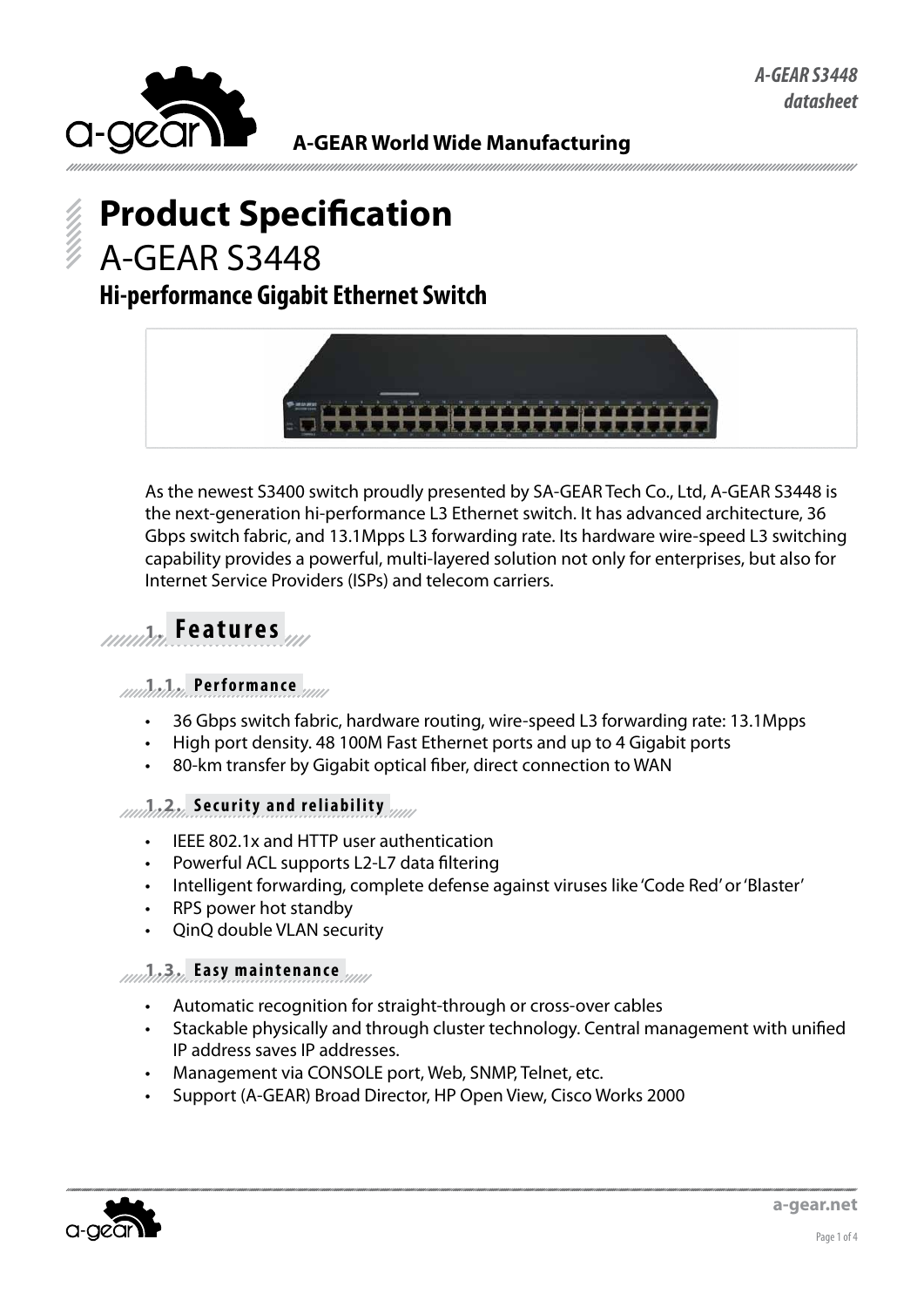

### **1.4. Traffic and broadcast control**

- • Auto-detection, restraining of broadcast storm and IGMP snooping effectively restrict broadcast flooding
- • Full- and half- duplex traffic control
- • Ethernet port rate limiting with 64 K step size
- • IP multicast and QoS support
- Jumbo frame

### **1.5. Routing protocols**

- Static routing
- Support RIP v1/v2, OSPF v2, BEIGRP, BGP v4 and many other dynamic routing protocols
- Support PIM-SM/DM, DVMRP and many other multicast routing protocols

# **2. Specifications**

|                               | <b>S3448</b>                                                                                                         |
|-------------------------------|----------------------------------------------------------------------------------------------------------------------|
| <b>Processor</b>              | RISC 300 MHz                                                                                                         |
| <b>FLASH</b>                  | 8 MB                                                                                                                 |
| <b>Memory</b>                 | 128 MB (up to 512 MB)                                                                                                |
| Port & Slot                   | 48 10/100M TX 2 100/1000M Slots 1 Console Port                                                                       |
| <b>Switch Fabric</b>          | 36Gbps                                                                                                               |
| <b>L3 Forwarding Rate</b>     | 13.1 Mpps, all wire-speed, with filtering                                                                            |
| <b>Switching Mode</b>         | Store-and-forward                                                                                                    |
| <b>MAC Address Table Size</b> | 16K                                                                                                                  |
| <b>Queuing Buffer</b>         | 64 MB                                                                                                                |
| Jumbo frame                   | 16383                                                                                                                |
| <b>Routing Table Size</b>     | 30K                                                                                                                  |
| 802.1Q VLAN                   | $1 \sim 4094$ , partition at will                                                                                    |
| Dimensions (L x W x H) (mm)   | 442 x 316 x 44                                                                                                       |
| Power                         |                                                                                                                      |
| Consumption                   | 60 W (max.)                                                                                                          |
| <b>Power Input</b>            | AC 100 $\sim$ 240 V, 47 $\sim$ 63 Hz, 1A/230V, RPS power hot standby                                                 |
| <b>LED Indicators</b>         | Power, system, link, activity, 10/100M                                                                               |
| <b>Temperature</b>            | Operating: $0 \sim 50^{\circ}$ C, non-operating: -40 ~ 70 $^{\circ}$ C                                               |
| <b>Humidity</b>               | $0 \sim 90\%$ (no condensing)                                                                                        |
|                               | <b>Functions</b>                                                                                                     |
| <b>Spanning Tree</b>          | IEEE 802.1D STP, IEEE 802.1w RSTP, IEEE802.1s MSTP                                                                   |
| <b>VLAN</b>                   | Port-based VLAN, 802.1Q tag VLAN, VLAN Stacking (QinQ),<br>Super VLAN, Private VLAN, GVRP dynamic VLAN configuration |

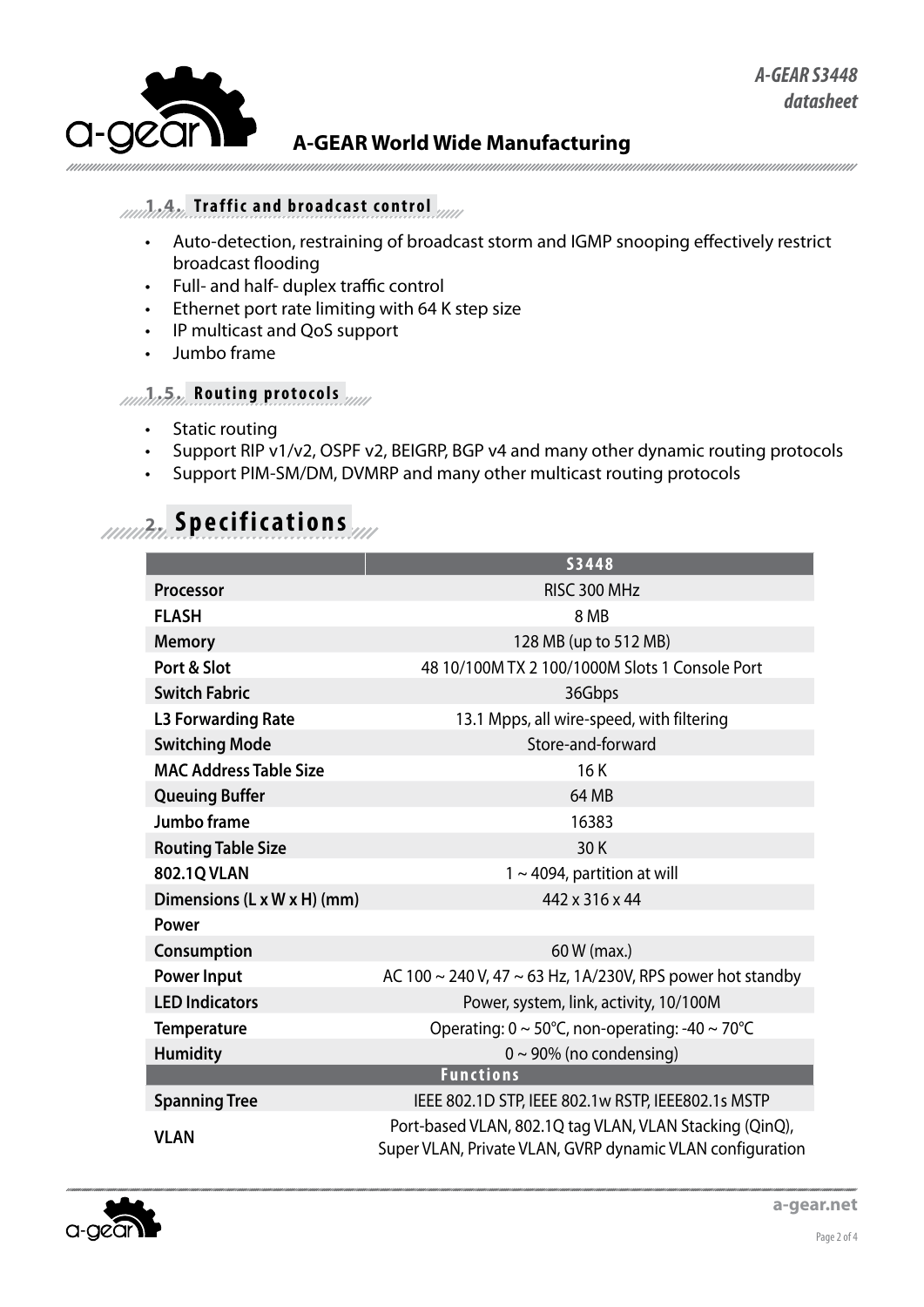

|                          | <b>S3448</b>                                                                                                                                                                                                                                                                                                                                                                                 |
|--------------------------|----------------------------------------------------------------------------------------------------------------------------------------------------------------------------------------------------------------------------------------------------------------------------------------------------------------------------------------------------------------------------------------------|
| <b>Traffic Control</b>   | Back pressure at half-duplex, 802.3x at full-duplex, CAR<br>support, 64 K step size                                                                                                                                                                                                                                                                                                          |
| <b>Broadcast Control</b> | Stop sending at threshold to restrict broadcast storms                                                                                                                                                                                                                                                                                                                                       |
| <b>Multicast Control</b> | <b>IGMP</b> snooping                                                                                                                                                                                                                                                                                                                                                                         |
| <b>Port Trunking</b>     | Up to 32 groups with up to 8 ports per group, dynamic LACP<br>or static aggregation                                                                                                                                                                                                                                                                                                          |
| <b>Port Mirroring</b>    | Supported. Can be based on flow classification and based on<br>port                                                                                                                                                                                                                                                                                                                          |
| Clustering               | Up to 256, manageable through single IP                                                                                                                                                                                                                                                                                                                                                      |
| <b>Unicast</b>           | Static, RIP v1/v2, OSPF v2, BEIGRP (compatible with Cisco<br>EIGRP), BGP v4, Intelligent forwarding to defend against virus<br>attacks and illegal access                                                                                                                                                                                                                                    |
| <b>Multicast</b>         | IGMP v1/v2/v3, PIM-SM/DM                                                                                                                                                                                                                                                                                                                                                                     |
| <b>Redundant Routing</b> | <b>VRRP</b>                                                                                                                                                                                                                                                                                                                                                                                  |
| Proxy                    | Proxy ARP, DNS Proxy                                                                                                                                                                                                                                                                                                                                                                         |
| <b>DHCP</b>              | <b>DHCP Server/Client/Relay</b>                                                                                                                                                                                                                                                                                                                                                              |
| <b>NAT</b>               | Static or dynamic NAT                                                                                                                                                                                                                                                                                                                                                                        |
| <b>Security</b>          | IEEE 802.1x port-based user authentication QinQ double VLAN<br><b>Security Port Security</b><br>Hardware support for IP ACL, MAC ACL<br>Hardware support for port-based user authentication by<br>combinations and<br>bandings of port, IP address, and MAC address Web user<br>authentication Remote authentication through RADIUS User<br>privilege classification and password protection |
| QoS                      | Head Of Line (HOL) blocking prevention mechanism<br>4 dispatching queues per port, mapping the 8 priority queues<br>in 802.1p<br>WRED, WFQ, SP, and FIFO queuing algorithms<br><b>Best Effort Service</b><br><b>Differentiated Service</b><br><b>Strict Priority</b><br>Weighted Round Robin<br><b>First Come First Serve</b><br>TOS re-tagging<br><b>RTS</b>                                |